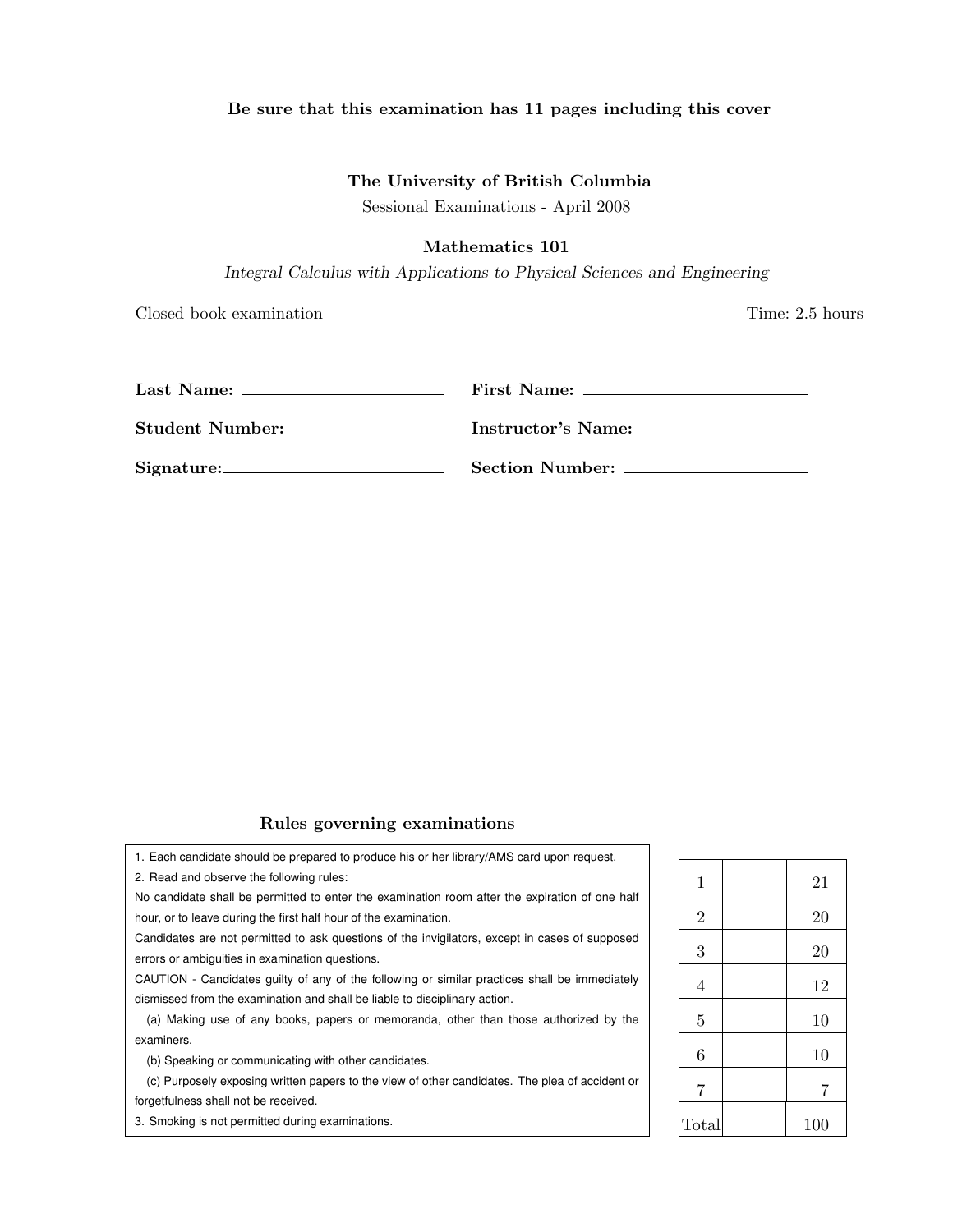April 2008 Mathematics 101 Page 2 of 11 pages

Marks

[21] 1. Short-Answer Questions. Put your answer in the box provided but show your work also. Each question is worth 3 marks, but not all questions are of equal difficulty. Full marks will be given for correct answers placed in the box, but at most 1 mark will be given for incorrect answers. Unless otherwise stated, simplify your answer as much as possible.

(a) Evaluate 
$$
\int \frac{x^3 - 2x}{\sqrt{x}} dx
$$
.

Answer

(b) Evaluate  $\int_0^{\pi}$  $(4 \sin \theta - 3 \cos \theta) d\theta$ . You must simplify your answer *completely*.

Answer

(c) Express 
$$
\lim_{n \to \infty} \frac{1}{n} \sum_{i=1}^{n} \frac{1}{1 + (i/n)^2}
$$
 as a definite integral. Do not evaluate this integral.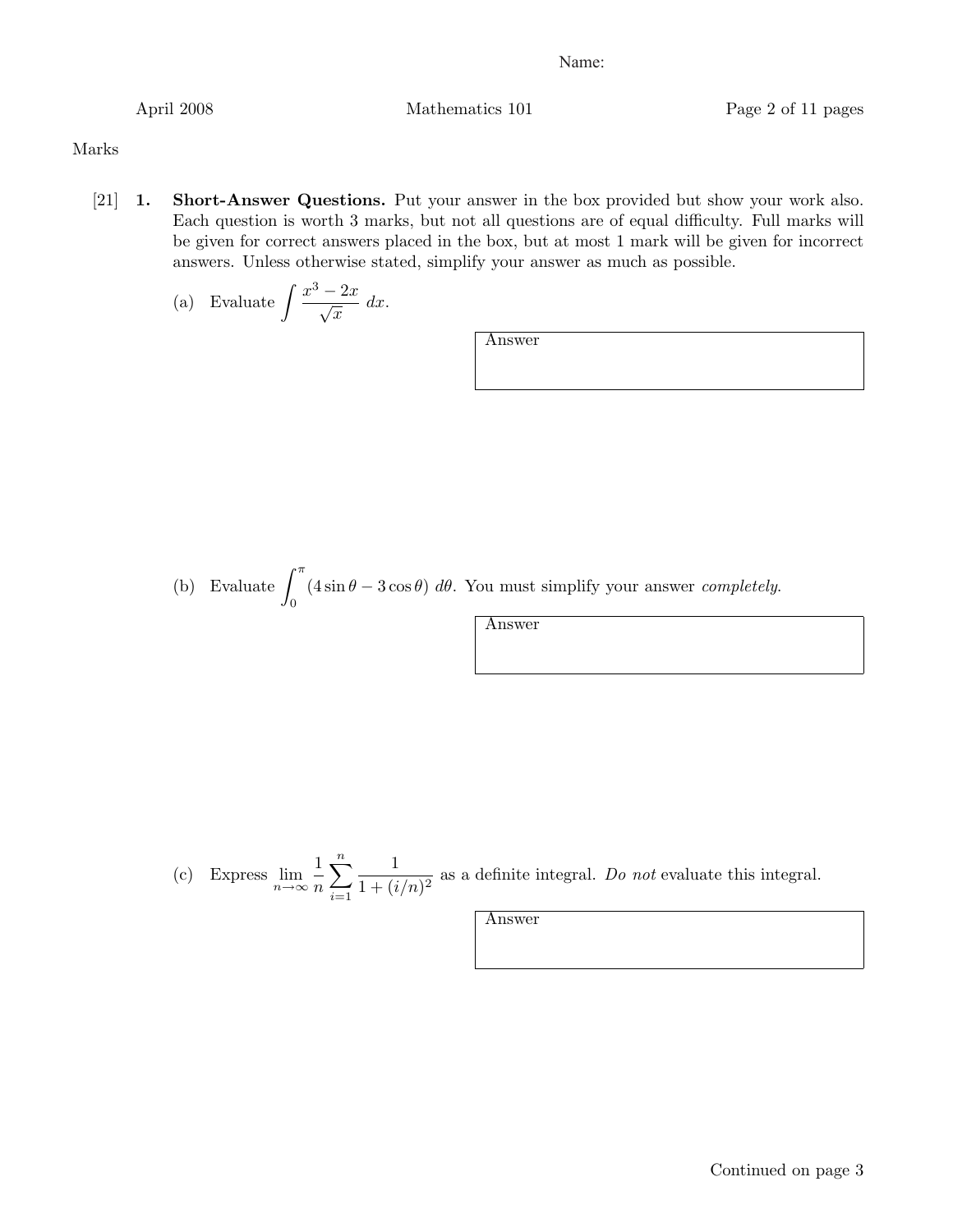| Mathematics 101 |
|-----------------|
|                 |

April 2008 Mathematics 101 Page 3 of 11 pages

(d) Write down the Trapezoidal Rule approximation  $T_3$  for  $\int_1^4$ 1  $x \cos(\pi/x) dx$ . Leave your answer expressed as a sum involving cosines.

| ۰Ŋ۰<br>υ<br>u<br>۳ |  |
|--------------------|--|
|                    |  |

(e) Let  $f(x) = kx^2(1-x)$  if  $0 \le x \le 1$  and  $f(x) = 0$  if  $x < 0$  or  $x > 1$ . For what value of the positive constant  $k$  is  $f(x)$  a probability density function?

Answer

(f) Find the first three nonzero terms in the power-series representation in powers of *x* (i.e. the Maclaurin series) for  $\int_0^x$  $\boldsymbol{0}$  $\frac{t}{1-t^8}$  *dt*.

Answer

(g) Let 
$$
f(x) = \int_x^{x^3} \sqrt{t} \sin t \ dt
$$
. Find  $f'(x)$ .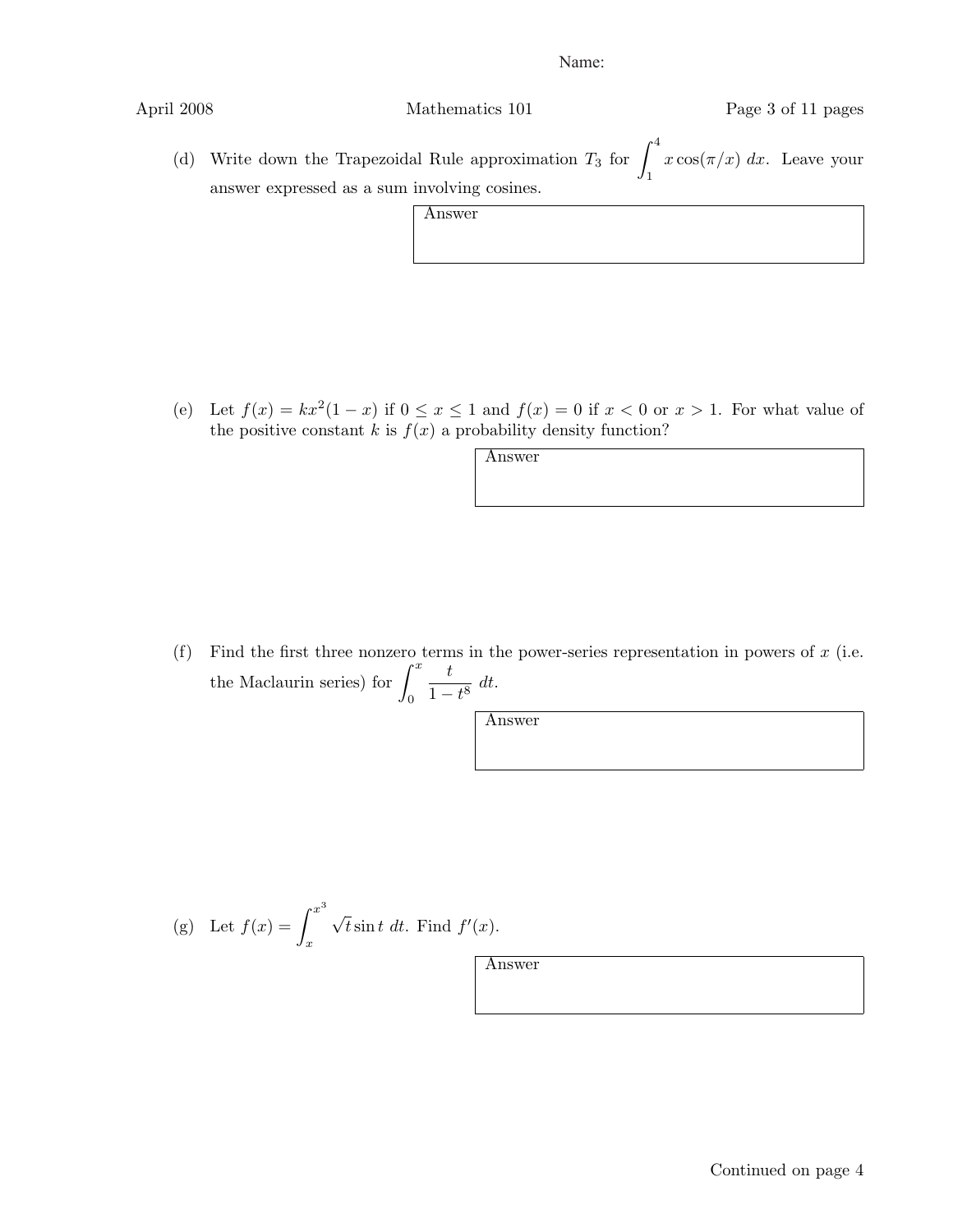April 2008 Mathematics 101 Page 4 of 11 pages

Full-Solution Problems. In questions 2–7, justify your answers and show all your work. If a box is provided, write your final answer there. Unless otherwise indicated, simplification of answers is not required.

[20] **2.** (a) [5] Sketch the bounded region that lies between the curves  $y = 2x^2$  and  $y = 4 + x^2$ , and find its area. (Place only your answer for the area in the answer box.)

Answer

(b) [5] Let *R* be the unbounded region that lies under the curve  $y = 1/x^p$ , above the *x*-axis, and to the right of the vertical line  $x = 1$ . For what values of the constant  $p$  does the solid obtained by rotating *R* about the *x*-axis have *finite* volume?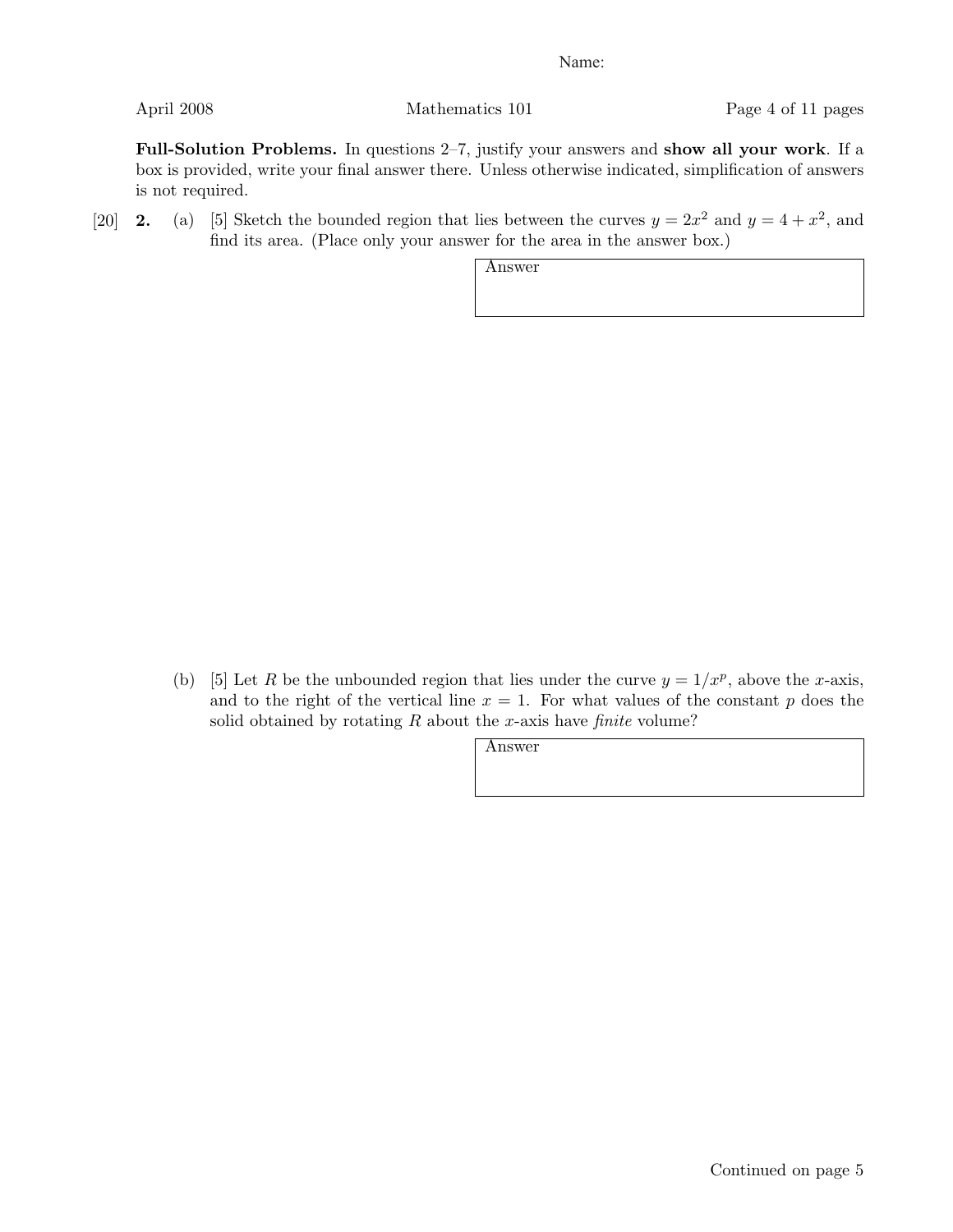April 2008 Mathematics 101 Page 5 of 11 pages

(c) [5] Find the volume of the solid obtained by rotating the region bounded by the curves *y* = 5 and *y* = *x* + (4/*x*) about the line *x* = -1.

Answer

(d) [5] A cable that weighs 2 lb/ft is used to lift 800 lb of coal up a mine shaft 500 ft deep. Find the *total* work done (including the work done in lifting the cable itself).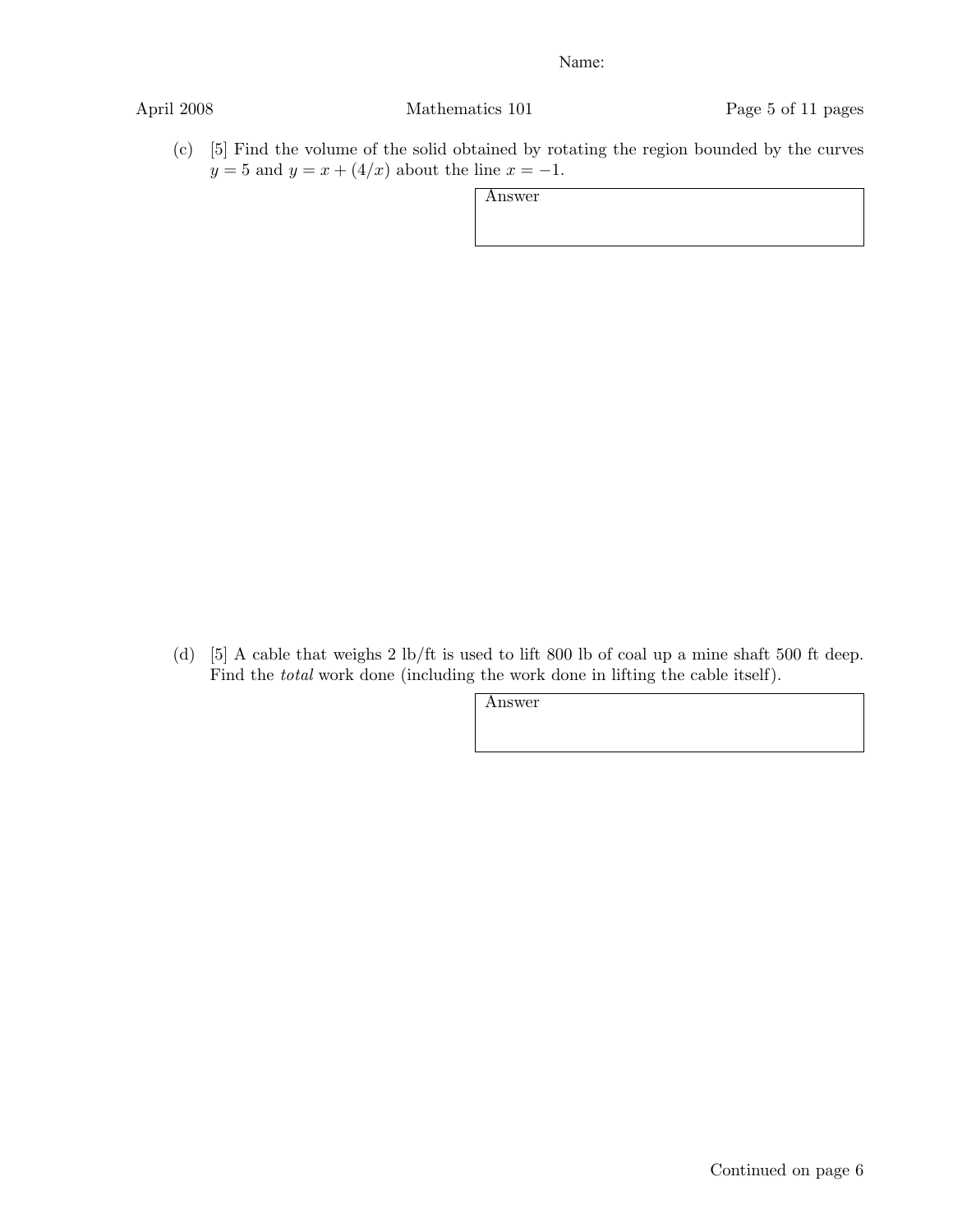April 2008 Mathematics 101 Page 6 of 11 pages

[20] 3. Evaluate the following integrals.

(a) [5]

 $\int_0^2$ 1 *e*<sup>1</sup>*/x*  $\frac{1}{x^2}$  *dx* 

Answer

(b) [5]

 $\int \cos \sqrt{x} \ dx$ 

*Hint:* You will need to use a substitution combined with another method of integration.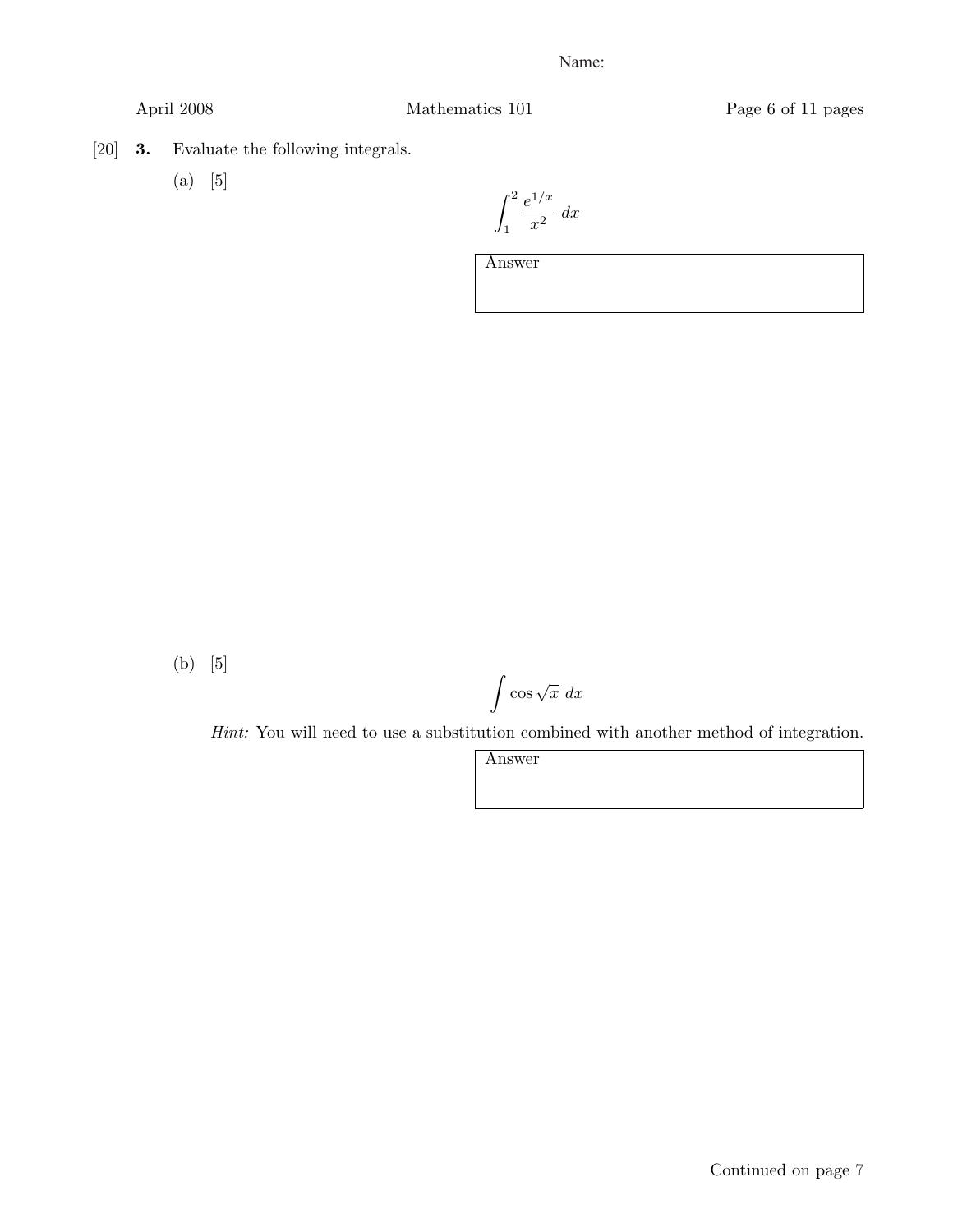April 2008 Mathematics 101 Page 7 of 11 pages

$$
(c) [5]
$$

$$
\int \frac{dx}{x(x^2+4)}
$$

Answer

(d)  $\;$  [5]

 $\int$  dx  $\sqrt{x^2+16}$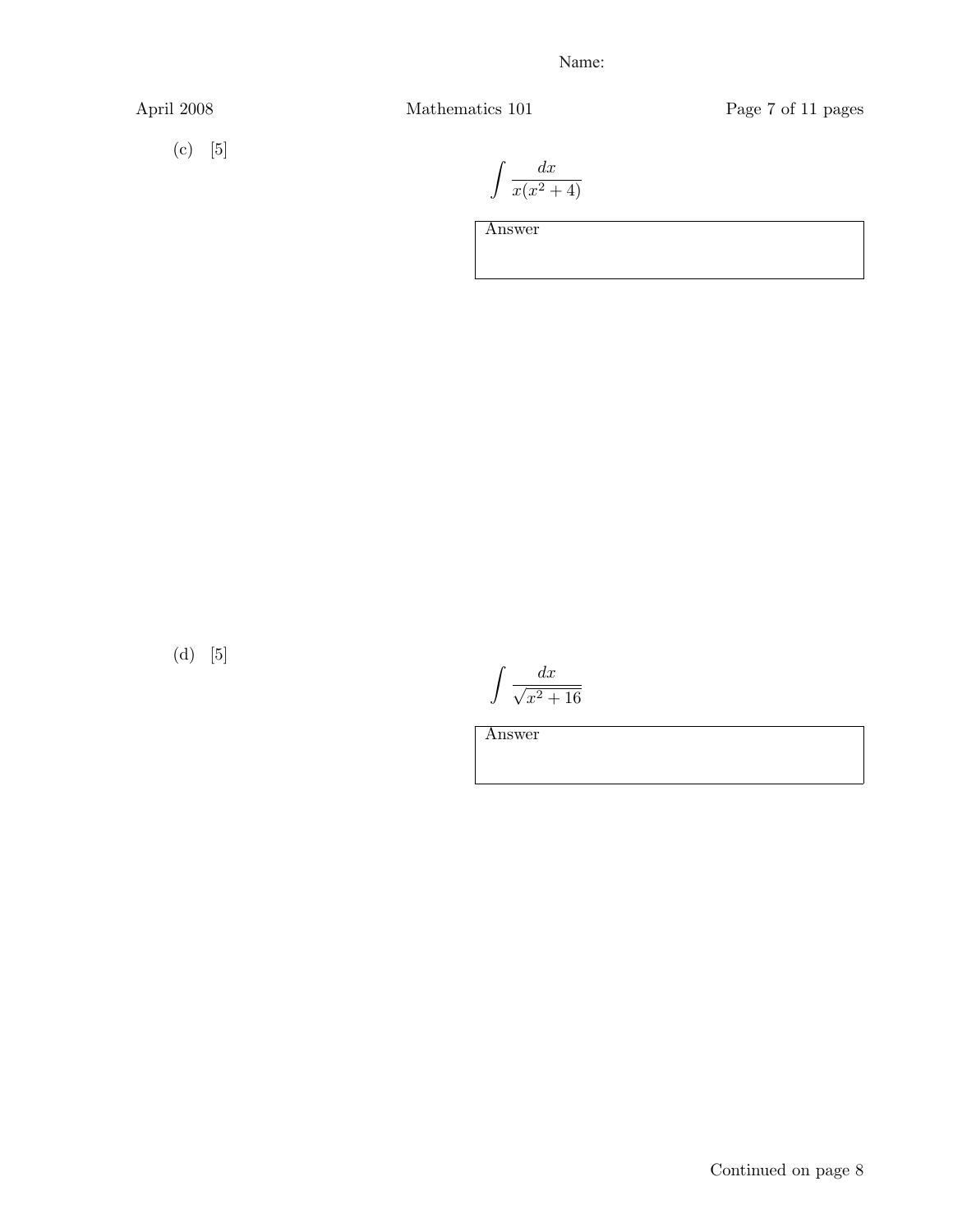| April 2008 | Mathematics 101 |
|------------|-----------------|
|            |                 |

Page 8 of 11 pages

[12] 4. (a) [6] Solve the initial-value problem  $2y'' + 5y' + 3y = 0$ ,  $y(0) = 3$ ,  $y'(0) = -4$ .

Answer

(b) [6] Find the general solution of the differential equation  $y'' - y' = \sin(2x)$ .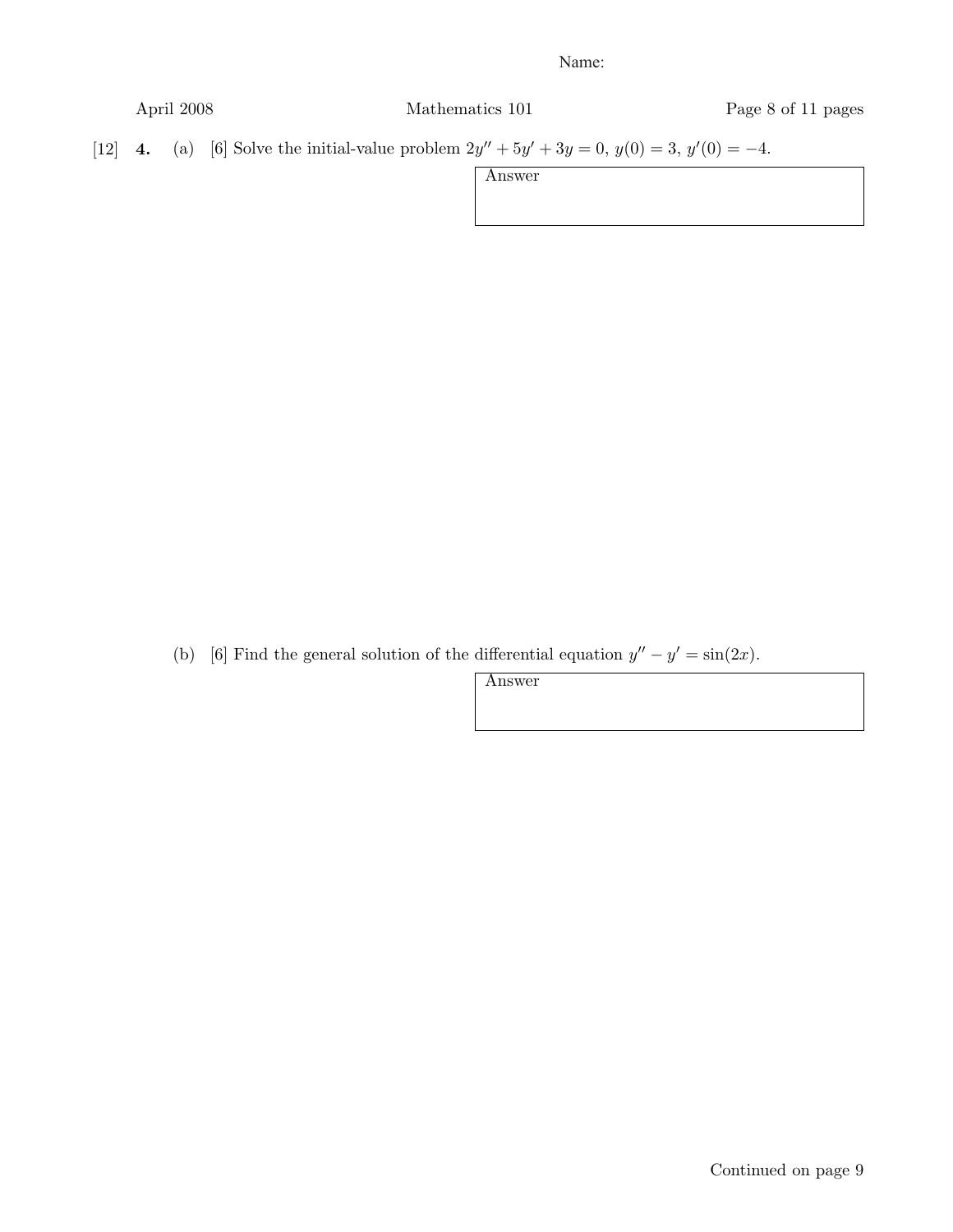April 2008 Mathematics 101 Page 9 of 11 pages

[10] **5.** Let 
$$
I = \int_0^1 \cos(x^2) dx
$$
.

(a) [6] Write down the first three nonzero terms obtained by using Maclaurin series to estimate *I*, and explain why the error in using this estimate is less than 0*.*001.

(b) [4] It can be shown that the 4th derivative of  $cos(x^2)$  has absolute value at most 60 on the interval  $[0,1]$ . Using this bound, find the smallest positive integer  $n$  you can such that the Simpson's Rule approximation  $S_n$  for *I* has error less or equal to 0.001. You may use the fact that if  $|f^{(4)}(t)| \leq K$  on the interval  $[a, b]$ , then the error in using  $S_n$  to approximate  $\int_a^b f(x) dx$  has absolute value less than or equal to  $K(b-a)^5/180n^4$ .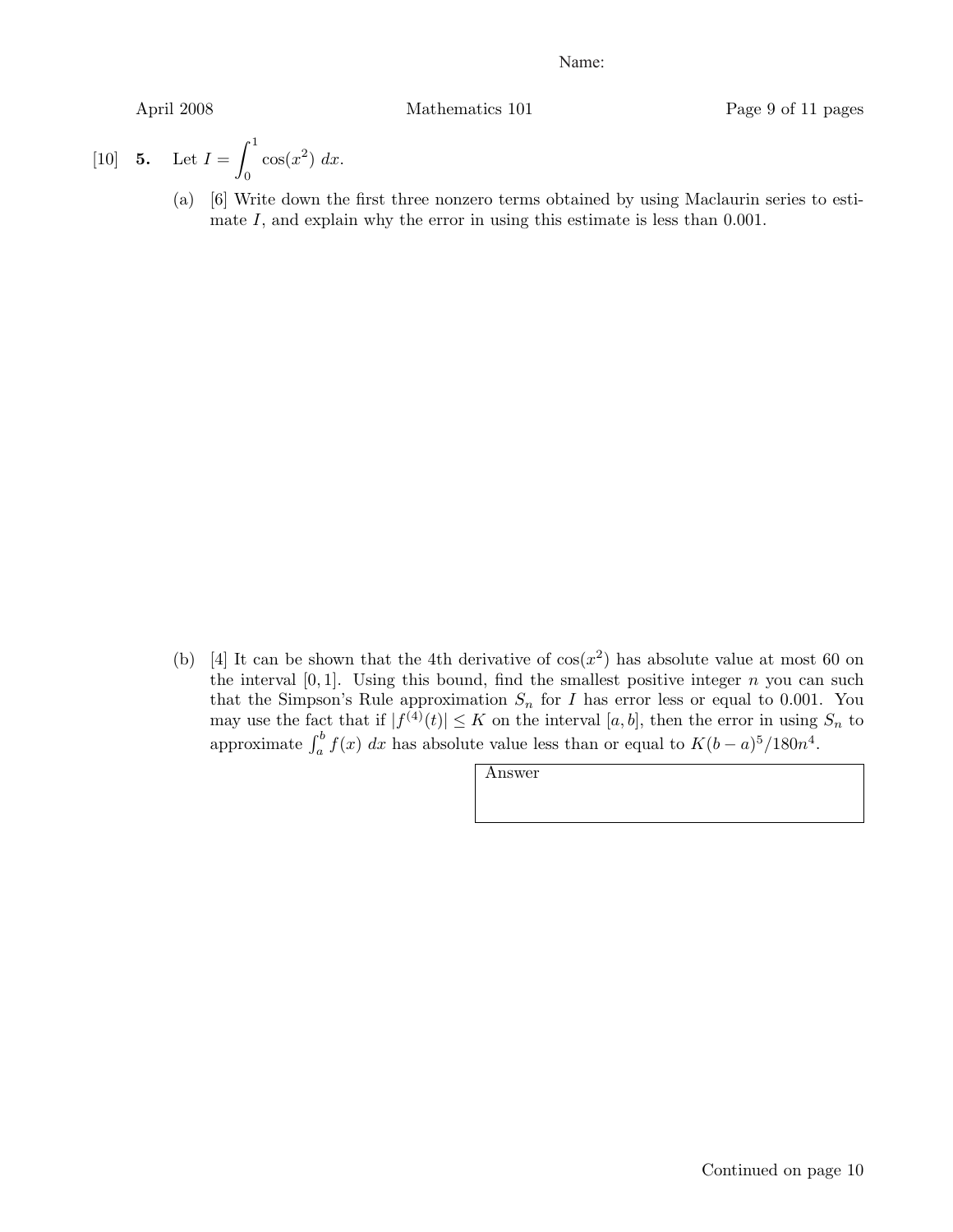April 2008 Mathematics 101 Page 10 of 11 pages

[10] 6. A paper cup has the unusual shape depicted below. All of its horizontal cross sections are squares, with the top of the cup a square of side length 6 cm, and the cup has a height of 10 cm. The cup is initially full of Jolting Java, a potent coffee drink. The precious liquid is leaking from a small hole at the bottom of the cup. After 10 minutes, the height of the coffee above the bottom of the cup has decreased from 10 cm to 5 cm. After how many more minutes will the cup be completely empty? Assume the coffee drains according to Toricelli's Law, which is stated below. Here, *y* is the height of the top surface of the coffee above the bottom of the cup, *A*(*y*) is the area of the horizontal cross-section of the cup at height *y* above the bottom, and *k* is a positive constant. (Also, assume that no coffee is drunk or lost to evaporation.)

Toricelli's Law : 
$$
A(y)\frac{dy}{dt} = -k\sqrt{y}
$$